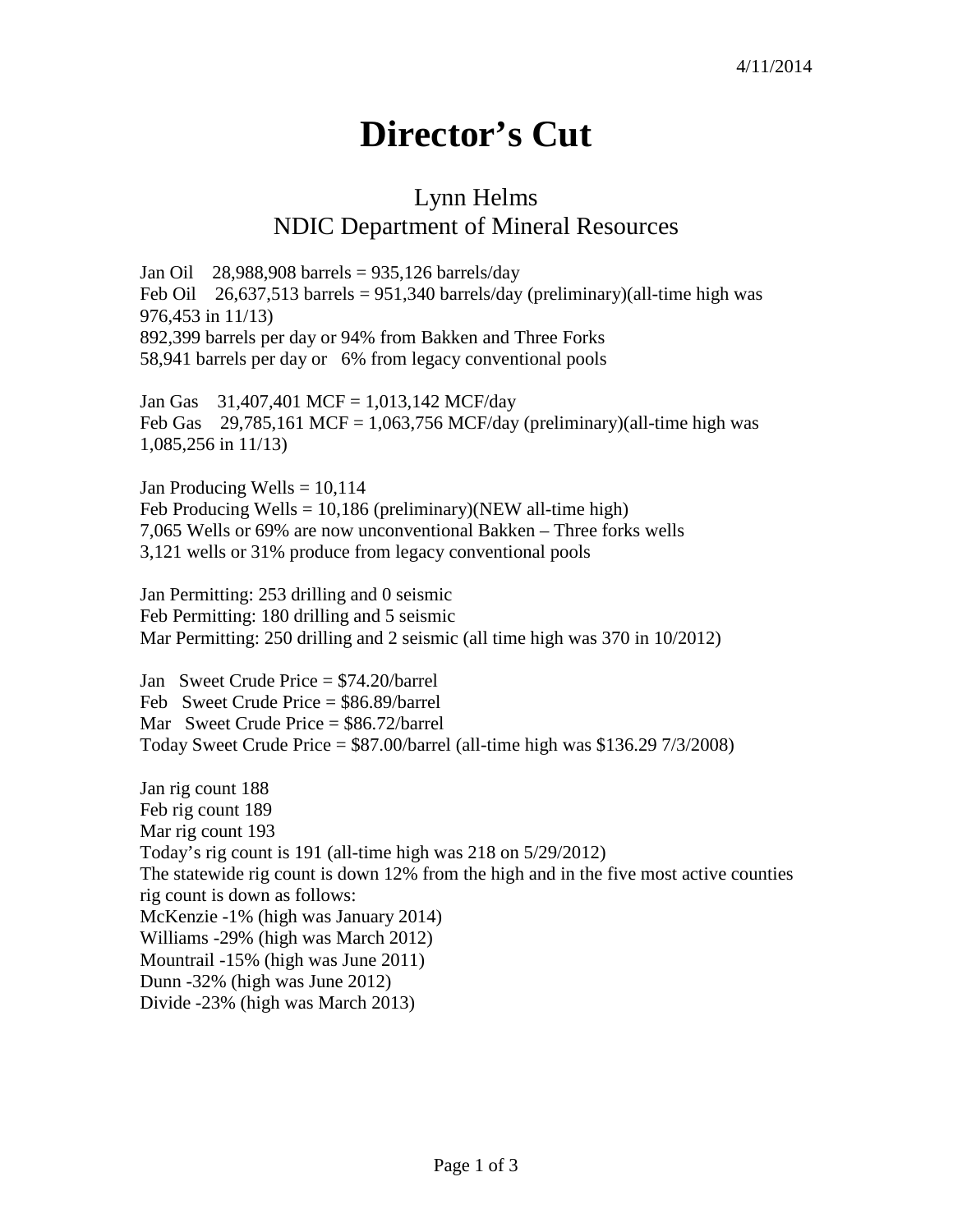Comments:

The drilling rig count was pretty much unchanged from Jan to Feb and the number of well completions was up slightly from 60 to 70. Days from spud to initial production decreased 8 days to 114. Investor confidence appears to be growing. There were still over 100 wells shut in for the Tioga gas plant conversion in an attempt to minimize flaring, but the biggest production impact was still the weather. February had 18 days with temperatures 5+ degrees below normal. Add to that 4 days with wind gusts too high for completion work and progress is slow.

Over 95% of drilling still targets the Bakken and Three Forks formations.

At the end of Feb there were about 650 wells waiting on completion services, a decrease of 10.

Crude oil take away capacity is expected remain adequate as long as rail deliveries to coastal refineries keep growing.

Rig count in the Williston basin is increasing slowly. Utilization rate for rigs capable of 20,000+ feet remains above 90%, and for shallow well rigs (7,000 feet or less) about 60%.

Drilling permit activity was down sharply in February, but has returned to normal as operators start planning for summer programs.

The number of rigs actively drilling on federal surface in the Dakota Prairie Grasslands is unchanged at 1.

Activity on the Fort Berthold Reservation is as follows 24 drilling rigs (8 on fee lands and 16 on trust lands) 271,121 barrels of oil per day (98,786 from trust lands & 172,335 from fee lands) 1,163 active wells (722 on trust lands & 441 on fee lands) 153 wells waiting on completion 296 approved drilling permits (283 on trust lands & 21 on fee lands) 2,206 additional potential future wells (1,546 on trust lands & 660 on fee lands)

Seismic activity is steady 4 surveys active/recording, 3 remediating, 1 suspended, and 2 permitted. There are now 4 buried arrays in North Dakota for monitoring and optimizing hydraulic fracturing.

North Dakota leasing activity is very low, consisting mostly of renewals and top leases in the Bakken - Three Forks area.

US natural gas storage is now 55% below the five-year average indicating increasing prices in the foreseeable future. North Dakota shallow gas exploration may be economic at future gas prices.